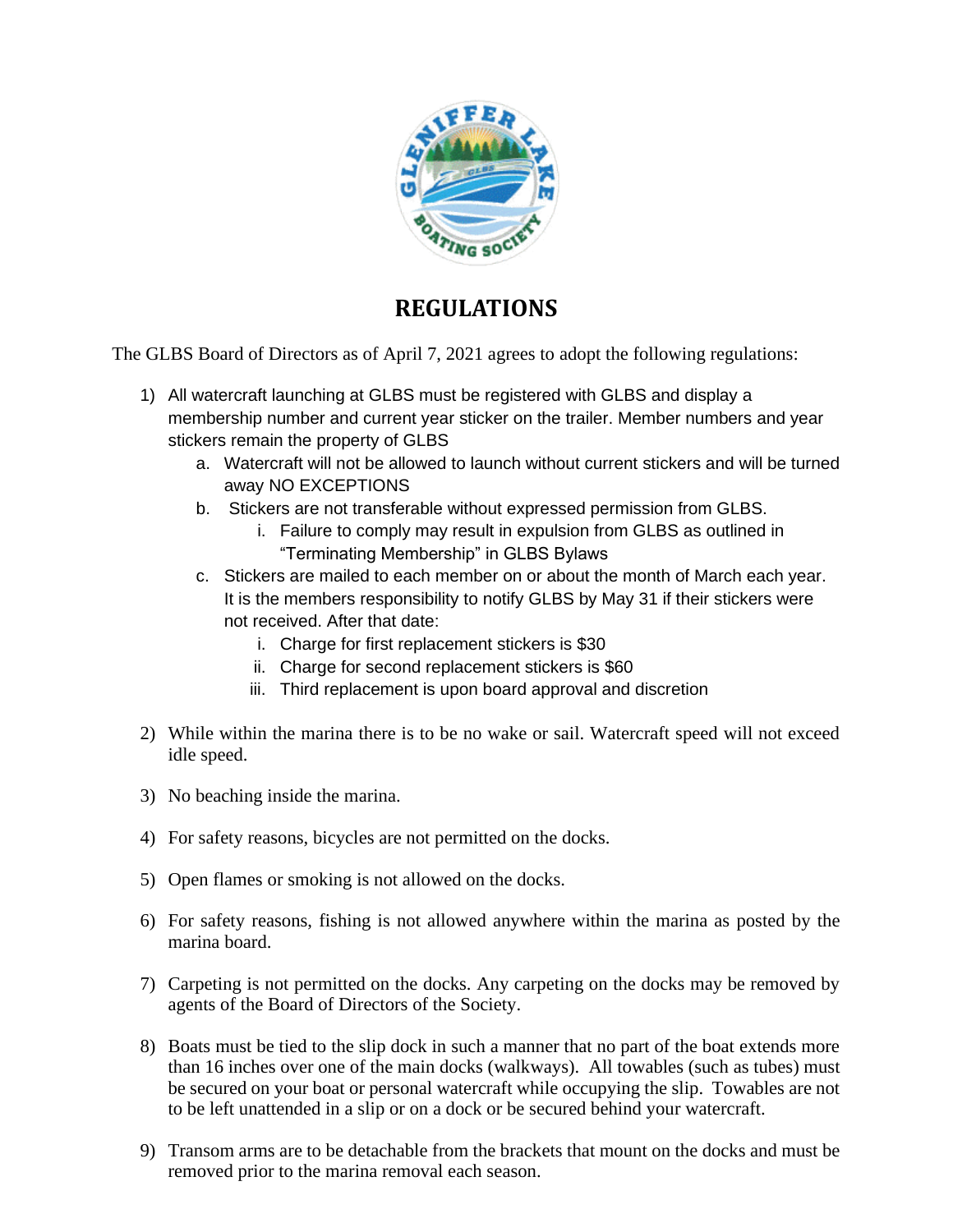- 10) There is a 10 minute time limit on the use of the docks adjacent to the boat launch. These docks are intended as a loading zone convenience for all members, not for long term or day use by anyone.
- 11) Members are expected to take care in transporting fuel and refuelling, and to ensure their boat engine is not leaking fluids. Fines under the law for discharging foreign substances into a body of water are applicable within the marina.
- 12) No business, other than that conducted by the Society, may operate on the property leased by the Society without the express, written consent of the Board of Directors of the Society.
- 13) Members assigned a slip may moor one boat specified by the manufacturer to be LESS THAN 23 feet which typically excludes the engine(s) and swim platform.
	- a. Length can be determined by the manufacturer's Model designation, typically the model number will indicate the length class.
		- i. Examples: SX210 (21 foot class), RZ2, SL8522 (22 foot class)
	- b. Any ambiguity in a model number will require the manufacturer's specification sheet to be submitted to the GLBS Board upon their request.
	- c. Lack of a Specification sheet will require physical measurement from bow to stern by a GLBS board member
		- i. Upon review, permission for a particular watercraft to moor in a GLBS slip requires board approval
- 14) Members renting their assigned slip are required to get Board approval. This approval is requested on a "Notice of Rental of Assigned Slip" form, which is available on the MARINA website. The form is to be completed and returned to the GLBS. Each request will be reviewed and the members will be contacted if there are any problems with regard to approval. The member is still responsible for the behaviour of the renter while renting. All renters must hold a membership in the marina society or a current Seasonal Marina Access.
- 15) The use of fireworks of any kind and description are prohibited in the marina unless the Board of Directors gives express permission in writing
- 16) The vehicle speed limit in the marina area is 18 Km/h. Please watch out for all pedestrians and children.
- 17) Vehicle stunting as defined by the Alberta Highway Traffic Act is not allowed.
- 18) Trailer parking at the marina will be only allowed in the assigned parking spots and is limited to premium and regular members only. These spots are assigned and regulated by the Board of Directors of the Society. Members not assigned parking spots are not allowed to store their trailer at the marina. A fee of \$50.00 is charged per assigned parking spot. Trailer parking is only available from the marina install date until the removal date. No towable or boat may be stored on the trailers. Beyond the assigned trailer parking, members are NOT permitted to park trailers and/or towing vehicles overnight.
- 19) Day parking is on a "first come first park" basis to marina members . Once the day parking is deemed full, launchers will be required to remove their launch vehicle and trailer from the marina.
- 20) All members are allowed one watercraft per membership. To launch an additional watercraft , a seasonal launching fee will apply. The only exception is two Personal